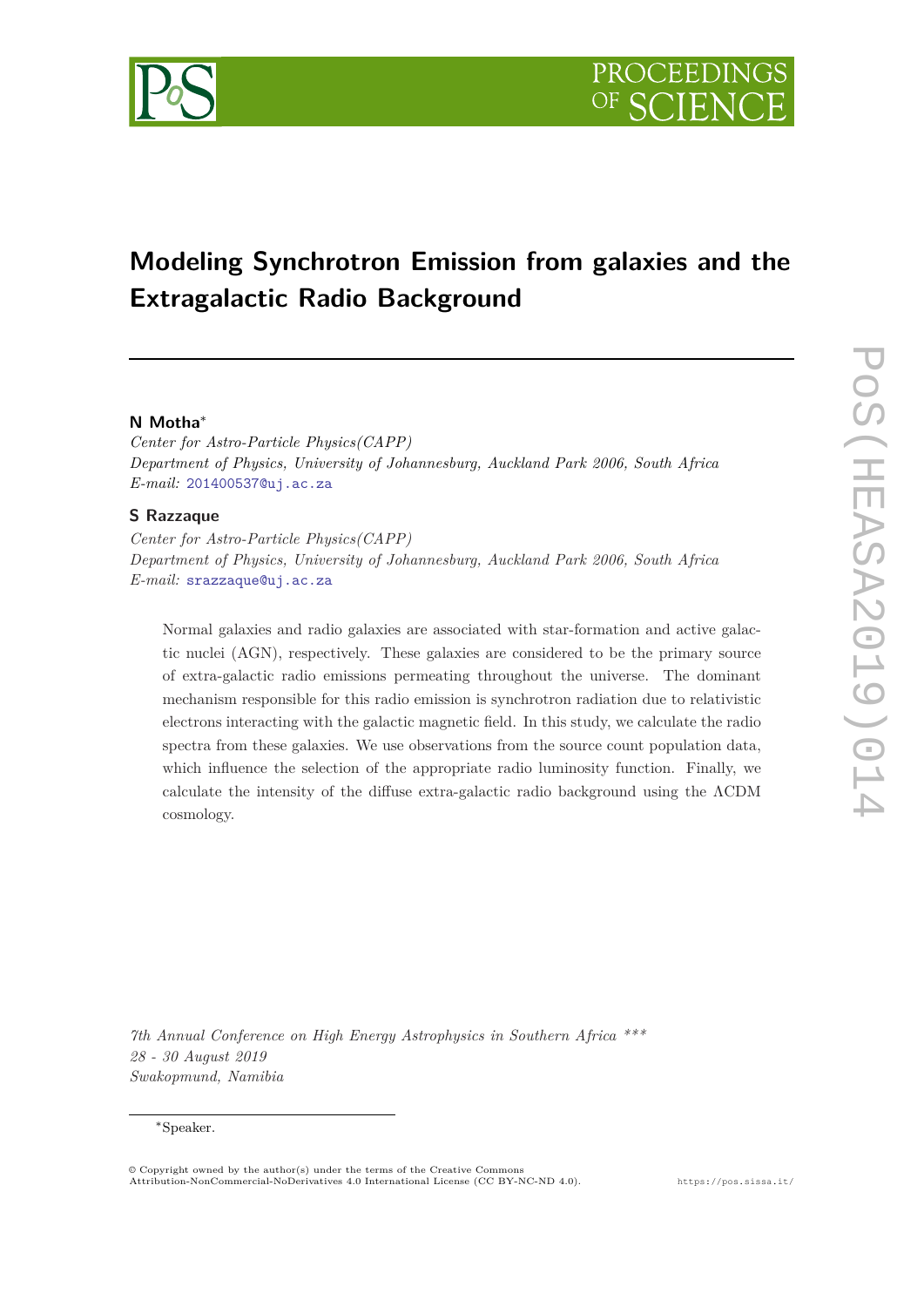#### **1. Introduction**

The universe is filled with electromagnetic radiation, including radiation in the radio frequencies, which forms part of a diffuse background. At frequencies below ∼ 1GHz, Galactic emissions become important in the extragalactic radio background where the dominant mechanism is synchrotron emission due to ultra-relativistic electrons gyrating in magnetic fields [1]. The effects of synchrotron self-absorption and free-free absorption from hot ionized gas (mainly the HII regions) in the interstellar medium (ISM) become important at low frequencies [2]. The extragalactic radio sources are mainly normal galaxies characterized by radio luminosities in the range  $10^{19}$  to  $10^{25}$  W/Hz and radio galaxies with radio luminosities between  $10^{22}$  and  $10^{28}$  W/Hz, when observed at 1.4GHz [3,4,6]. The radio spectra of these galaxies are similar to a power-law, which is a special characteristic of synchrotron radiation. Studies in low frequency surveys indicate a steep power-law gradient for radio sources with a spectral index of  $\alpha \sim 0.8$  [4].

Pioneered by Clark et al. [5], an estimate of the radio background was presented almost fifty years ago using data from the Radio Astronomy Explorer (RAE-1) sky survey. However, the intensity of the extragalactic radio background still remains unclear due to our position in the Milky Way galaxy which radiates at similar wavelengths [6]. Furthermore, uncertainties are also present in the radio source spectra, the infrared-radio correlation for normal galaxies and the evolution model of the local luminosity function [6,20]. To address this problem, statistical properties such as the radio source counts and the cosmology model are used as constraints.

In this paper, we analyse and update the methodology introduced by Protheroe and Biermann [6] using the appropriate luminosity function derived from recent observations and the radio spectra of our source population to establish an updated model for the extragalactic radio background.

#### **2. The Radio Spectra**

In the case of normal galaxies, we use recent data from the Alpha Magnetic Spectrometer (AMS) experiment, corresponding to observations made from earlier measurements [7-10] in the (0.5 - 1400) GeV energy range. The resulting electron spectrum is given by equation (5) of ref. [11] with a low energy cut-off at ∼ 8 GeV. We follow ref. [12] for the case of radio galaxies.

The synchrotron emission from the galaxies is modified by synchrotron self-absorption and free-free absorptions from HII regions in the ISM [1, 13]. Accordingly, the intensity of the radio emission follows by calculating the solution to the radiative transfer equation. This takes into account the synchrotron emission coefficient  $\epsilon_{\nu}^{sync}$ , the synchrotron selfabsorption coefficient  $\kappa_{\nu}^{sync}$  and the free-free absorption coefficient  $\kappa_{\nu}^{ff}$ . For an isotropic distribution of viewing angles, we assume: a magnetic field strength of  $9.0 \pm 2.0 \mu$ G [20],  $\sin \alpha = 0.8$ , the temperature  $T = 3 \times 10^5$  K, the electron density and ion density  $n_e = n_i =$ 0.01 cm<sup>-3</sup>, the averaged gaunt factor  $\bar{g}_{ff} = 1$ . We calculate the synchrotron luminosity as given below: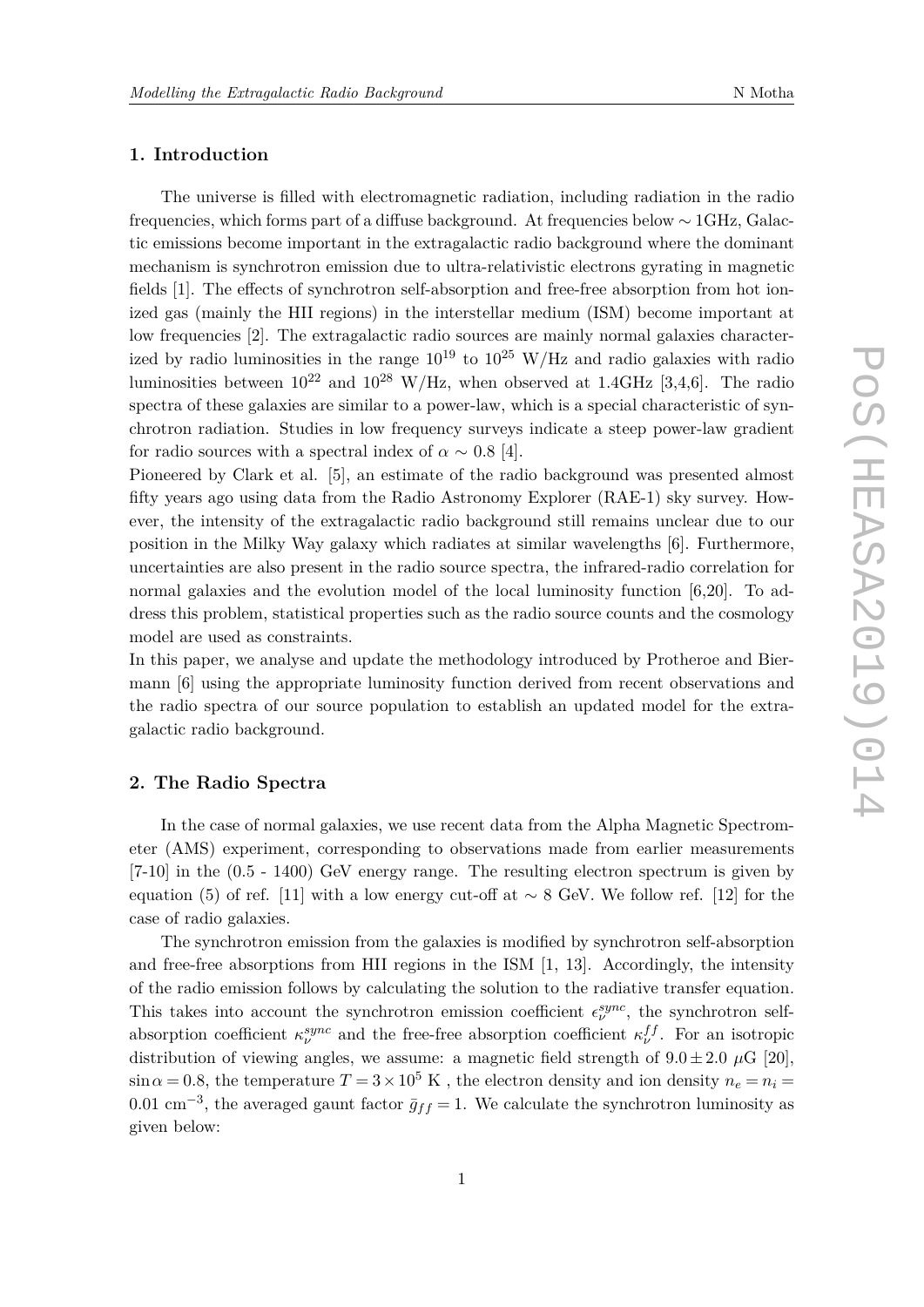$$
L_{\nu} = 4\pi A_{proj} \frac{\epsilon_{\nu}^{sync}}{\kappa_{\nu}^{ff} + \kappa_{\nu}^{sync}}
$$
\n(2.1)

where the synchrotron emission, absorption and free-free absorption coefficients are given by

$$
\epsilon_{\nu}^{sync} = \frac{\sqrt{3}q^3 B \sin \alpha}{2\pi mc^2} \int_{o}^{\infty} F(x)n(E) dE \tag{2.2}
$$

$$
\kappa_{\nu}^{sync} = -\frac{c^2}{8\pi\nu^2} \frac{\sqrt{3}q^3 B \sin\alpha}{2\pi m c^2} \int_0^\infty F(x) E^2 \frac{d}{d} \left[\frac{n(E)}{E^2}\right] dE \tag{2.3}
$$

$$
\kappa_{\nu}^{ff} = \frac{4e^6}{3mhc} \left(\frac{2\pi}{3km}\right)^{1/2} T^{-1/2} Z^2 n_e n_i \nu^{-3} (1 - \exp^{-h\nu/kT}) \bar{g}_{ff}
$$
(2.4)

The function  $F(x)$  is given by ref. [2]



**Figure 1:** The normalized synchrotron radio spectrum to 1.4 GHz frequency of (a) normal galaxies and (b) radio galaxies in the radio region, for an isotropic distribution of viewing angles, neglecting the effects of synchrotron self-absorption.



**Figure 2:** The average synchrotron radio spectra for (a) normal galaxies with 1.4 GHz luminosity  $L_{1.4} = 10^{19}...10^{25}$  W/Hz and (b) radio galaxies with 1.4 GHz luminosity  $L_{1.4} = 10^{22}...10^{28}$ W/Hz, including the effects of synchrotron self-absorption - solid curves. The dashed line shows the maximum luminosity of a completely self-absorbed source.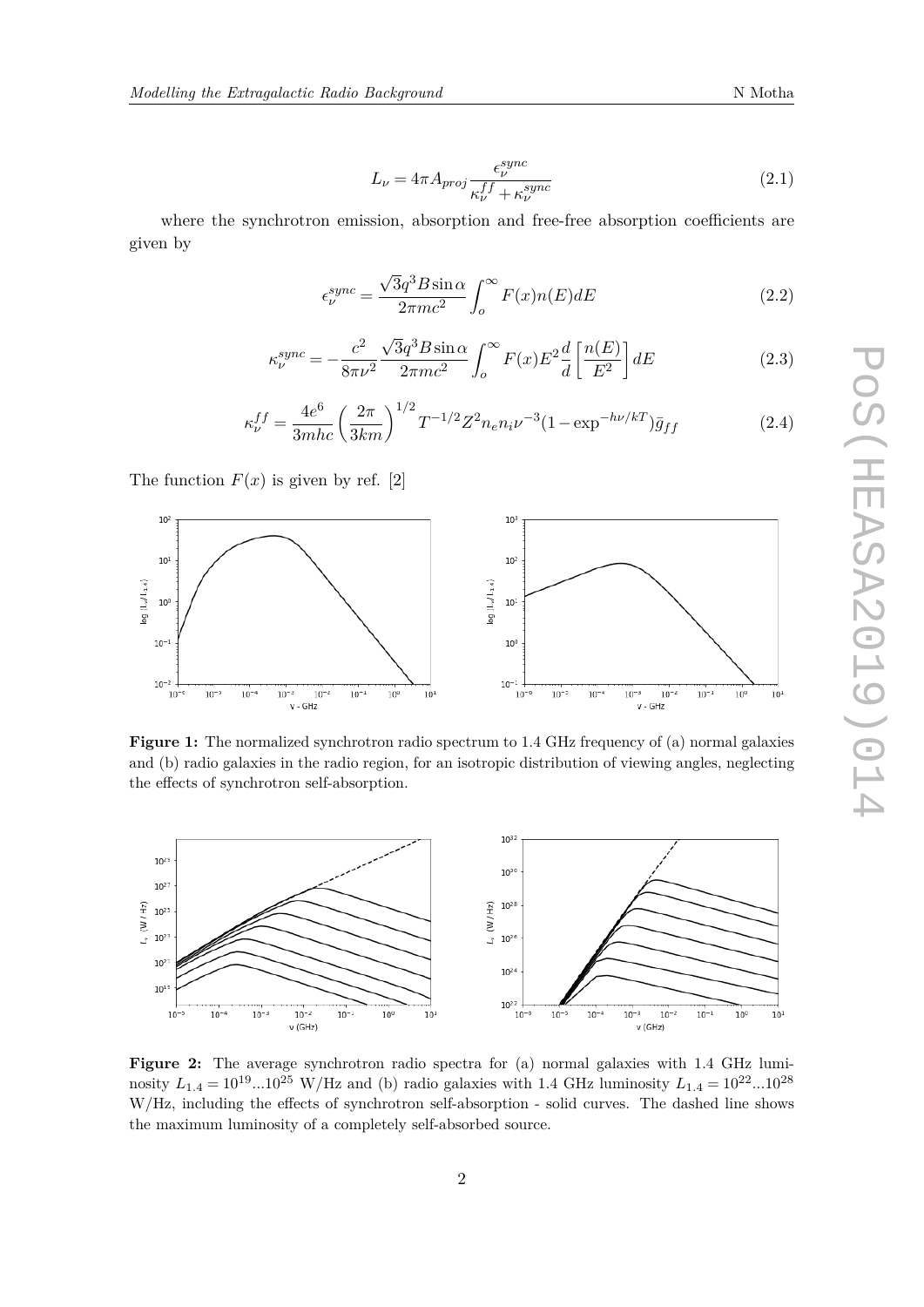The low-frequency cut-off changes when including the effects of synchrotron selfabsorption (see Figures 1-2), in addition to the low energy cut-off in the electron distribution and the free-free absorption [2,6,23].

## **3. The Luminosity function**

Diverging from Protheroe [6], where the infrared-radio correlation is valid for normal galaxies with  $L_{60\mu\text{m}} < 10^{23}$  W/Hz, we follow the relation given by Yun et al. [14] valid for  $L_{60\,\mu\text{m}} \approx 10^{23}$  -  $10^{25.5}$  W/Hz for a correlation between the radio luminosity at 1.4 GHz and the infrared luminosity at  $60 \mu$ m. This relation is given by [1]

$$
L_{1.4\,GHz} = 1.16 \times 10^{-2} L_{60\,\mu\text{m}} \tag{3.1}
$$

The luminosity function is described as the luminosity distribution of the radiative source objects per luminosity interval, and can therefore be used to study the properties of a specific group of galaxies [17,18]. The luminosity function  $\rho(L_\nu, z)$  evaluated at redshift *z* for the luminosity at *ν* is given by:

$$
\rho(L_{\nu}, z) = \frac{g(z)}{f(z)} \rho_0\left(\frac{L_{\nu}}{f(z)}, 0\right) \tag{3.2}
$$

where  $g(z)$  and  $f(z)$  are the density evolution function and luminosity evolution function respectively. The local luminosity function  $\rho_0(L_{\nu'})$  with redshift  $z = 0$  as adapted from Hacking et al. [16], for the parameters given in Table (1), has a best fit curve given by equation (3.3), according to the data published by Mauch [18] from the NRAO VLA Sky Survey (NVSS).



**Figure 3:** The local luminosity function at  $\nu = 1.4GHz$  for SF galaxies and AGN galaxies. Figure adapted from [16]. Data given by [18].

$$
\log \rho_0(L_{60}) = Y - \left[ B^2 + \frac{\log(L_{60} - X)^2}{W} \right]^{1/2} - 1.5 \log L_{60} + 28.5 \tag{3.3}
$$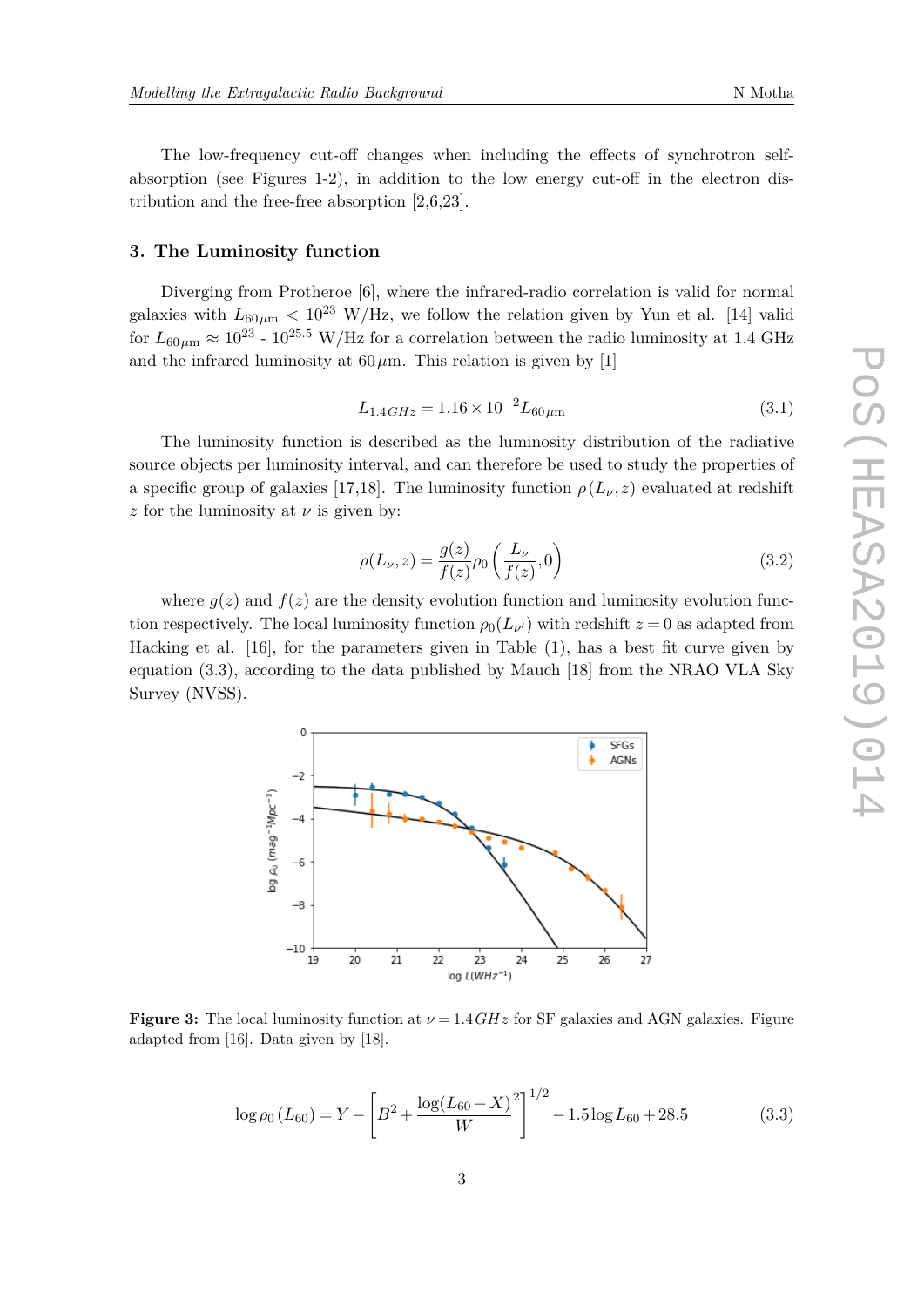| <b>Lable 1:</b> Local Idminition Idilction parameters |    |                            |  |                   |
|-------------------------------------------------------|----|----------------------------|--|-------------------|
| Galaxy Class                                          | W. | X                          |  | <sub>B</sub>      |
| <b>SFGs</b>                                           |    | $0.65$   22.4   3.1        |  | $\vert 1.8 \vert$ |
| AGNs                                                  |    | $0.75$   25.5   5.47   2.3 |  |                   |

**Table 1:** Local luminosity function parameters

#### **4. IR-Radio Counts and The Diffuse Extragalactic Radio Background**

Another way to distinguish the galaxy class population and address the change in the cosmological evolution of the galaxy, is through the analysis of radio source count models described by the observed flux density weighted by *S* 5*/*2 . Observing the changing gradient is indicative of this property. Figure (4), shows a dominant presence of radio galaxies at  $\log(S/Jy) > -3$  characterized by a gentle rise of radio source counts for  $-3 <$  $\log(S/\text{Jy})$  < 0. An earlier study [16] suggests that this behavior implies that there is a large population of radio sources at high redshift. At low flux densities  $(\log(S/J_V) < -3)$ , normal galaxies dominate the radio source count population. Assuming a cold dark matter  $\Lambda$ CDM cosmology model (normalized densities: dark energy  $\Omega_{\Lambda} = 0.7$ , baryonic and cold dark matter  $\Omega_m = 0.3$  and the parameter  $h = H_0/(100 \text{ km}^{-1}\text{s}^{-1}\text{Mpc}^{-1})$ , the source count model is obtained by integrating the luminosity function over the redshift. The resulting equation is given as [6]

$$
n(S_{\nu}) = \int dz \frac{dV_c}{dz} \frac{d_L^2(z)}{1+z} \rho(L_{\nu'}, z)
$$
\n(4.1)

given that the observed flux  $S_{\nu}$  at frequency  $\nu$  is expressed as

$$
S_{\nu} = \frac{1+z}{4\pi d_L^2(z)} L_{\nu'} \tag{4.2}
$$

where  $d_L$  is the luminosity distance.

In order to calculate the source count model and consequently the intensity of the radio background, we need to consider the redshift evolution model of the luminosity and the density. We assume the luminosity evolution functon and the density evolution function as given by Condon [24] where

$$
f(z) = (1+z)^x, g(z) = (1+z)^y
$$
\n(4.3)

for the best-fitting parameters  $x = 4$  and  $y = 0$ . The proposed source count model (see Figure 4) agrees with earlier data from Condon [23] and recently from de Zotti [1]. Integration over redshift for the luminosity evolution, yields the intensity from the radio sources as

$$
I_{\nu} = \frac{1}{4\pi} \int \int dz dL_{\nu'} S_{\nu} \frac{dV_c}{dz} \left(\frac{L_{\nu''}}{L_{1.4}}\right) \rho\left(L_{\nu'}, z\right)
$$
(4.4)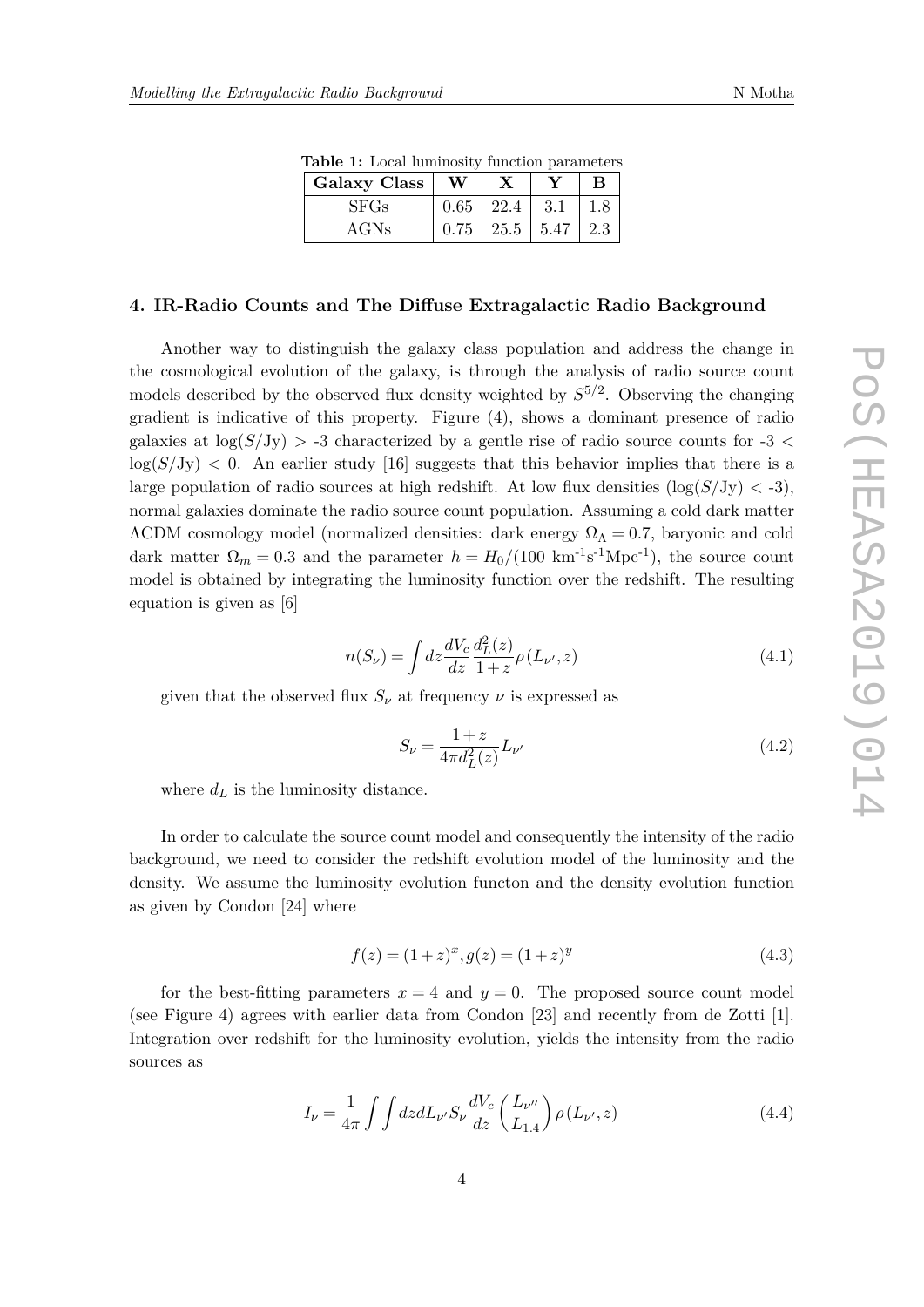

**Figure 4:** The weighted source counts  $S^{2.5}n(S)$  of normal galaxies and radio galaxies tested against data from [1,23].

where the ratio  $L_{\nu''}/L_{1.4}$  is given from the galaxy spectrum in Figure (1). The infraredradio correlation in equation (3.1) is included when calculating the intensity for the normal galaxies evaluated for 60  $\mu$ m luminosity  $L_{60}$ . We evaluate the radio galaxies at 1.4 GHz luminosity  $L_{1,4}$ . The background intensity model in Figure  $(5)$  shows that normal galaxies contribute more to the extragalactic radio background when compared to the radio galaxies at low frequencies.



**Figure 5:** The extragalactic radio background intensity with contributions from the normal galaxies, radio galaxies and the cosmic microwave background (CMB).

## **Acknowledgement**

This research was supported by the University of Johannesburg GES fellowship to N.M., the South African Gamma-ray Astronomy Programme (SA-GAMMA) and a CPRR grant (No.111749) of the National Research Foundation (NRF) to S.R.